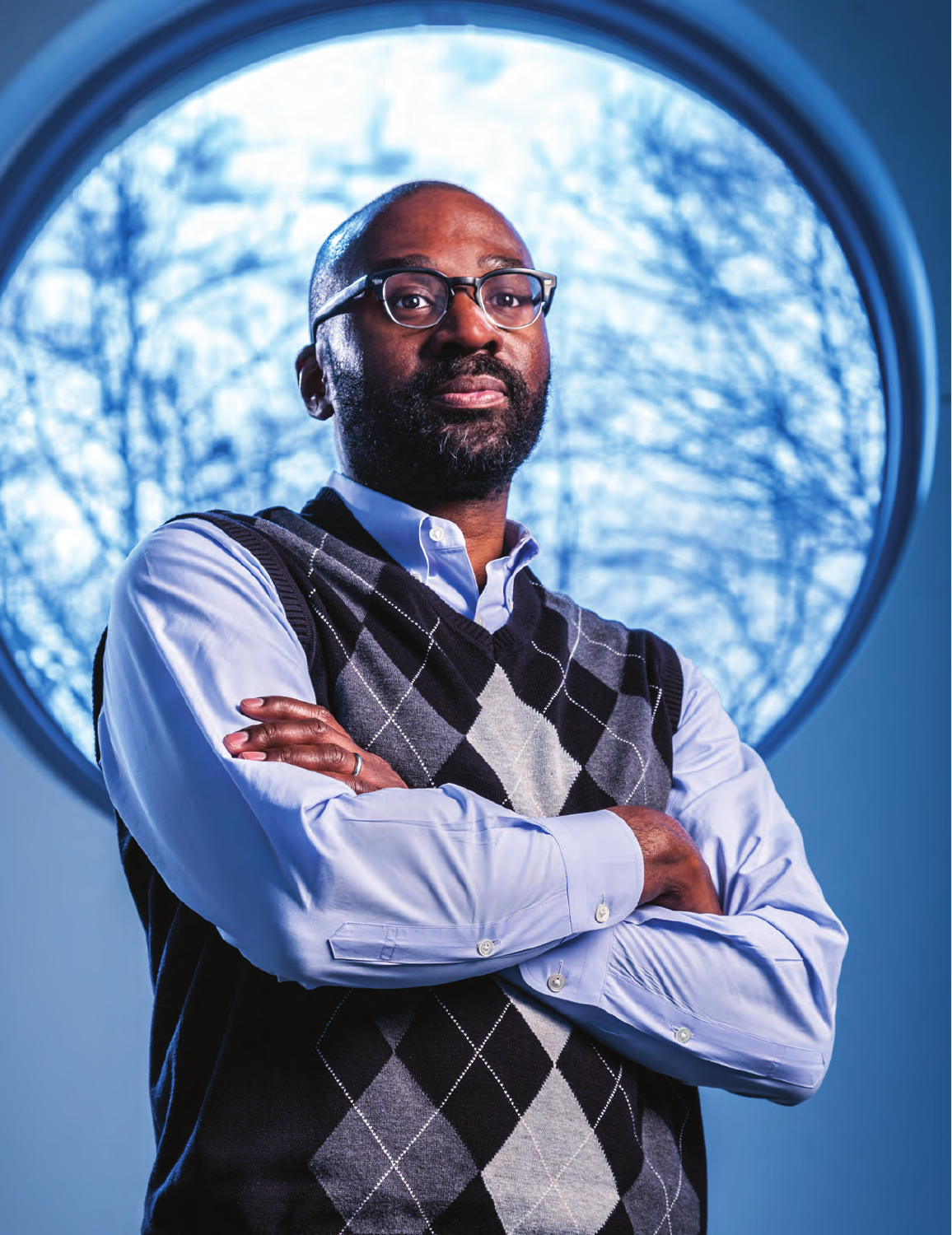### JOHN JACKSON,

# ETHNOGRAPHY,

## and the

#### HEBREW ISRAELITES

In 1967, 400 African Americans followed a metal worker named Ben Carter from the South Side of Chicago to Israel. Anthropologist and PIK Professor John L. Jackson has spent the last decade documenting that group—and contemplating what they mean to his field. BY MOLLY PETRILLA

INthe Israeli city of Dimona, some 20 miles from the Dead<br>Sea and two hours south of Jerusalem, the Village of<br>Peace doesn't just hum with activity, it sings, chants. Sea and two hours south of Jerusalem, the Village of Peace doesn't just hum with activity, it sings, chants, shouts, prays, sprints, and dances.

One day there may be a flurry of preparation for the community's New World Passover—a two-day festival with concerts, feasts, plays, and volleyball showdowns. Next a group of African dignitaries may be welcomed, or a holy day celebrated, or maybe a celebrity will arrive, as Stevie Wonder, Whitney Houston, and Erykah Badu have all done in the past. As one frequent visitor put it: "There's always this frenetic energy there, either in gearing up for a big event or as a result of one they've just survived."

But for the newcomer, the Village of Peace can also be an enigmatic place, governed by unfamiliar—and, at times, seemingly contradictory—rules and beliefs. It's not unusual, for instance, to hear Hebrew words and prayers or see residents debating specifics of the Old Testament, yet those same people say they're not Jewish, or even religious at all. Members of the community believe they know the secrets to eternal life,

and they aren't shy about encouraging others to hop on their strict path to immortality, which includes eating only vegan fare; avoiding alcohol, drugs, and tobacco; and regular exercise. They're also the largest organized group of African-American expatriates in the world: about 3,500 strong, with new arrivals all the time.

That community, the African Hebrew Israelites of Jerusalem, was the reason John L. Jackson Jr., now the Richard Perry University Professor of Communication, Africana Studies and Anthropology, found himself on a plane to Israel in 2005.

He'd been studying the group on and off for several years by that point, amassing extensive information but never doing much with it. When he'd heard that one of his graduate students was heading to Israel for her dissertation research, he'd asked her to swing by Dimona and visit the AHIJ Village of Peace for him.

"They told me, on camera, that I had to come and visit," Jackson says now. "And since they specifically asked me to, I started planning a visit for the following semester. That was my first trip there, and I haven't looked back since."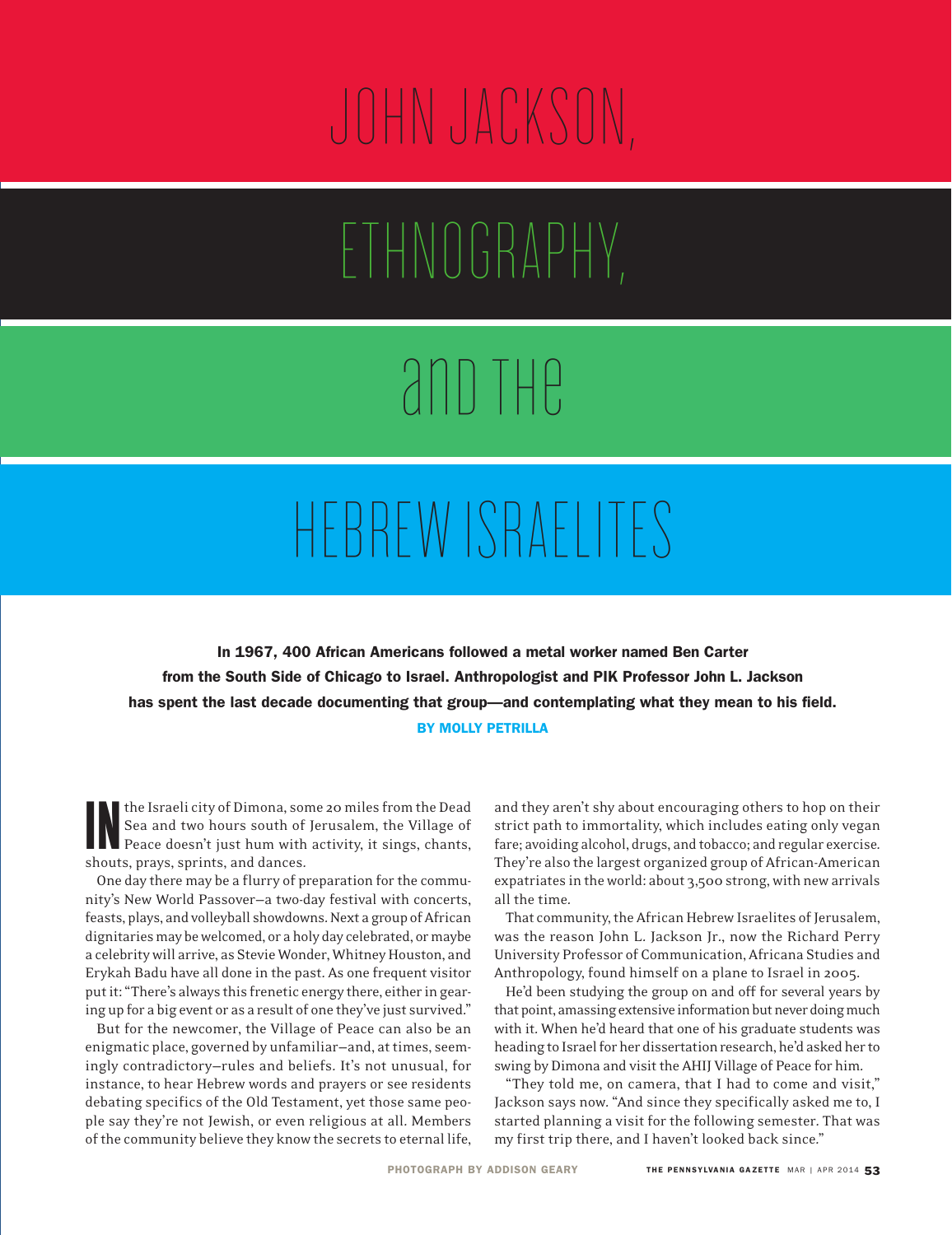Jackson would return to Israel multiple times over the next decade. He'd also travel to Jamaica, Africa, the Caribbean, and dozens of US cities, conduct more than 250 interviews, and write his new book, *Thin Description: Ethnography and the African Hebrew Israelites of Jerusalem*  (Harvard University Press), all in an attempt to answer some seemingly simple questions: Who are the AHIJ, what are they doing in Israel, and what can the rest of the world learn from their story?

1960s Chicago, an African-American<br>metal worker named Ben Carter had<br>a vision. metal worker named Ben Carter had a vision.

The full story has blurred over the years some say his name was actually Gerson Parker and that he heard the voice of God, or saw Angel Gabriel—but one fact stands undisputed: a year after that vision, Carter, who now goes by Ben Ammi, had convinced 400 African Americans to sell their possessions and follow him from the South Side of Chicago to Israel.

Those self-selected African Hebrew Israelites of Jerusalem have spent the last four decades in Dimona building up a "purposeful revitalization community," as Jackson describes it. But the AHIJ story actually begins long before Ammi.

In the 1880s, F.S. Cherry founded the first known Black Hebrew group. Several years later, a "prophet" named William S. Crowdy traveled through the South proclaiming that African Americans were the descendants of the Lost Tribes of Israel. Groups of Hebrew Israelites continued to spring up in the years, decades, and century that followed, and today there are dozens of communities all over the world, each with its own beliefs, traditions, and values. Some consider themselves Jewish; others don't. Some stand on soapboxes on city street corners and proselytize; others find new constituents through tech-savvy videos and websites.

The AHIJ are notable among Hebrew Israelite groups not only for their bold move to Israel in the late 1960s, but also for their "purposeful attempt to reconstruct every version of their world," Jackson says. "It's almost like they've made it their business to say, 'Let's look at everything we've been given, everything we take for granted, all the stuff that makes up the cultural commonsense of the communities that we know

and of the world generally, and let's just think about it differently.'"

Take language, for instance. Community members refer to their veganism not as a *die*t, but rather a *live-*it. The *Dead* Sea is actually the Sea of *Life*. People don't *fall* in love*,* they *rise.* In the workplace, *dead*lines are actually *life*lines.

"Claiming this 'power to define' means that nothing is off-limits or unworthy of close reading," Jackson writes in *Thin Description*. "It is all-encompassing, an elaborate new dictionary for an old and corrupted language … Everything is up for grabs here, ripe for the rhetorical picking, and this topsy-turvy existence is crucial to understanding the AHIJ's inter-connected spiritual, cultural, and political goals."

Jackson began studying the group as a graduate student at Columbia University. He'd been writing an ethnography of a different Hebrew Israelite group—one that was openly hostile toward the AHIJ. That other group, the Israelite Church of Universal Practical Knowledge, "was so consistently harsh [toward the AHIJ] that I decided I'd go to Israel whenever I got a chance and see what was really going on," Jackson says. When he arrived several years later, "I realized this is an interesting story that is so under-thematized, and I just kept following it as much as I could."

In *Thin Description*, Jackson delivers a decade-in-the-making ethnography of the AHIJ, spanning from their early days in Chicago up through their still-evolving beliefs and mandates. "To me, the book is about letting people into this almost alternate universe," he says, "this different way of being in the world that is both connected to ours but, if you tilt your head just so, seems so different."

He sums up the group's overall mission as "creating healthier human beings in the 21st century"—people so healthy that they can live forever. "That's really their project," he adds, "and for them, everything else is in service to that goal."

The eternal-life claim tends to raise eyebrows but, as with most of their beliefs, the community has an explanation at the ready. In the Garden of Eden, Adam and Eve ate no meat or animal products; thus the human body was designed to follow a vegan diet, and returning to that diet means living forever, just as Adam and Eve were created to do.

Saints, as the group's members are called, spend their weekly Sabbath hunched over scientific publications, combing through research that backs up the current AHIJ claims and searching for new secrets to healthy living. As a result, monthly massages and three-times-aweek exercise sessions are mandatory. Tobacco, drugs, and alcohol are eschewed. No-salt days and sugarless weeks are commonplace, as are weeks devoted to eating only "live" (raw) foods.

"One of the things I find really compelling," Jackson says, "is that as I'm studying this group, there's all this interesting science coming out that really corroborates their claim about our capacity to live much, much longer, and that some of that is connected to diet. The fact that this research is coming out of a very different agenda and model, for them, is just a corroboration of their point."

Fixation on health aside, the community also asserts a deep connection to God. But while they closely follow the will of *Yah* (God), claim to be descendants of the Tribe of Judah, and call Ben Ammi their messiah, the group also says it's not just unreligious, but *anti*-religious.

"It's not that different from the distinction some people make between *religious*  and *spiritual*," Jackson says. "For them, it's about a rejection of formal religion; it's saying that Christianity, Judaism, or Islam aren't ways to get closer to the Almighty. They're just distractions away from it—they're human inventions. Their project is about stripping that stuff away and having relatively unmediated access

to the Almighty."<br>
ooking back<br>
it's easy to s<br>
up an anthro ooking back on his childhood now, it's easy to see how Jackson wound up an anthropologist.

Growing up in Canarsie and Crown Heights, Brooklyn, during the 1970s and 1980s, he was surrounded by ethnographies-in-the-making. His Jewish pals taught him Hebrew and invited him to their seders; his Italian-American, African-American, and Caribbean-American friends shared their foods and customs, too. "We all got along very well—when we knew each other," Jackson says. "But when we didn't know each other, there could be a lot of tension and anxiety, too. It was a neighborhood where folks were dealing with ethnic differences all the time."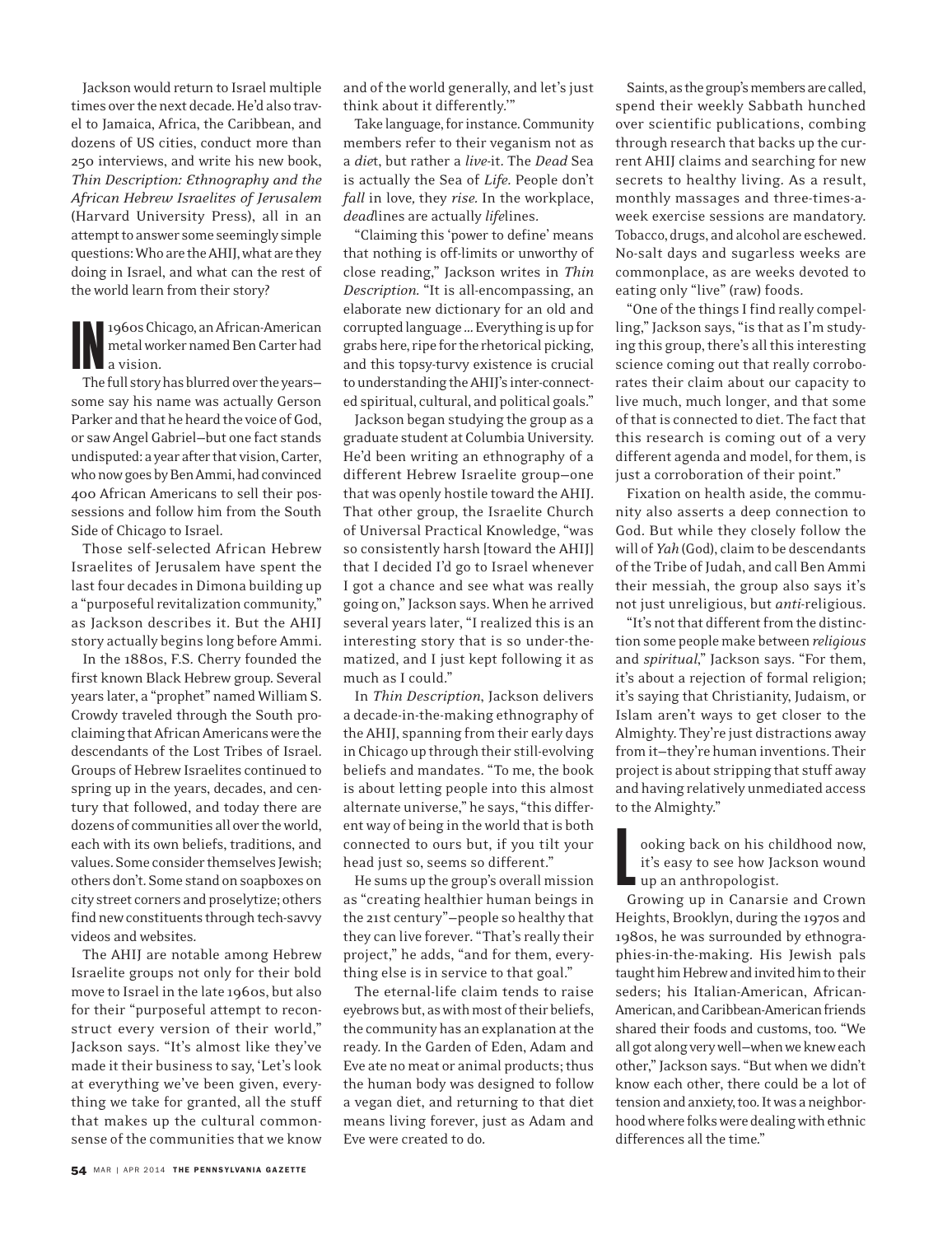He doesn't talk much about it in *Thin Description*, but Jackson crossed paths with quite a few Hebrew Israelite groups during those childhood years. "There were tons of Hebrew Israelites in the neighborhoods around me," he says. "I even had relatives who became part of the community and were then ostracized by other relatives."

He indirectly encountered the AHIJ group as an undergraduate at Howard University. He and his friends would often eat in a vegan soul-food restaurant across from the university's business school and "we had no idea that the people who ran that restaurant had this rich connection to [the AHIJ] community," he says. "They had some pictures on the wall, but they weren't actively proselytizing; they were just trying to get us to eat and to keep their business afloat."

By then Jackson had passed through a teenage standup-comic phase, which had involved secret late-night bus trips to Manhattan, and a two-year stint as the host of *The Jackson Attraction*, a show that aired on the non-commercial radio station 91.5 WNYE. (Besides hosting, he served as engineer and producer, performed skits, and even got to interview his hero, Spike Lee.) He planned to spend the rest of his life making movies. "For me, there's always been something about the power of telling

Celebrations in the Village of Peace in Dimona, Israel, home of the African Hebrew Israelites of Jerusalem.

stories in images and sound," he says. "It can be so moving and so adept at making you feel a certain way."

The wrench came at the end of his junior year, when he participated in a summer-long "grad prep" program that touted the joys of the academic life. "I always jokingly tell people I was brainwashed," he says. "They flew in interesting scholars from all kinds of fields and spent the entire summer telling us that [a PhD] was a viable option and something we should consider, so I did."

But he wasn't ready to abandon filmmaking entirely. He began poking through various areas of graduate study and soon found a compromise in anthropology. "There's a long history of ethnographic film and visual anthropology," he says. "I realized I could become an academic filmmaker, then use my skills in film to produce knowledge for anthropology. It's a case that can be made in anthropology and no other field not even sociology or cinema studies. I figured I could have my cake and eat it too."

There were just a few eggshells to fish out first. As a grad student at Columbia, Jackson kept his filmmaking a secret from his professors, from his dissertation committee, even from his adviser. "I thought they would read it as me not really wanting



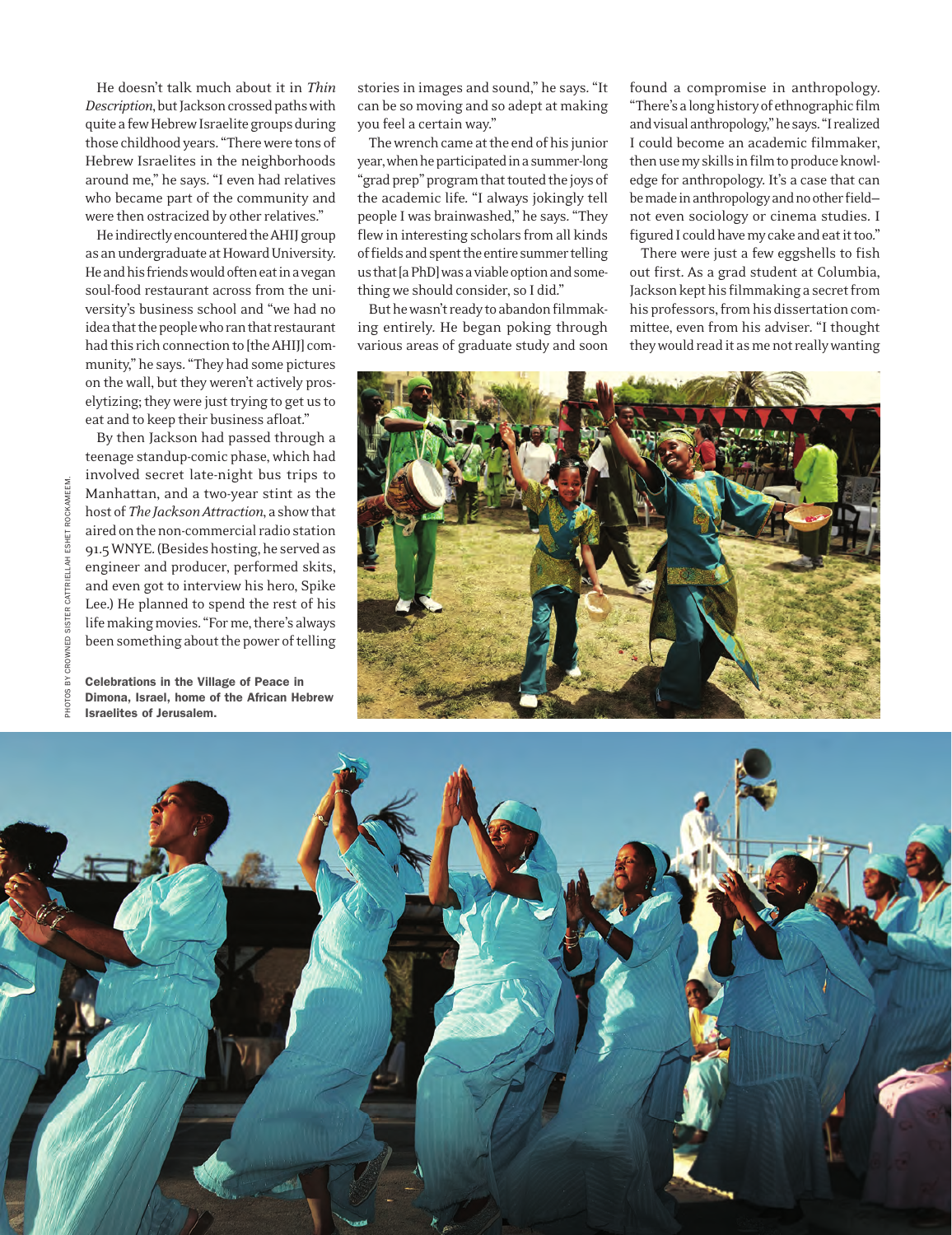to be a scholar," he says. "I did it all under the cover of darkness and didn't let them know until I was done and on to my postdoc." (Today, in addition to writing four books, Jackson has created feature-length, documentary, and short films that have screened at festivals around the world.)

He also faced criticism in grad school for grounding his ethnographic studies in nearby Harlem and Brooklyn rather than someplace more remote. One professor said Jackson would never find a job if he kept researching communities in the United States. That was the turf of sociologists.

"There's this myth in anthropology that to be a *real* anthropologist, you have to be alienated, at least initially, from the place you work," Jackson says now. Fighting against that notion marked the beginning of his career-spanning mission: a *purposeful attempt*, as he might describe it, to reconsider traditional approaches to ethnography and to yank anthropology into the 21st century.

 $\begin{bmatrix} 1 & 0 \\ 0 & 1 \end{bmatrix}$ *verything is ethnography.* It's Jackson's favorite refrain, one he often imparts to his students.

That guy in the YMCA locker room who yelled at him one day? Ethnography. The man shouting "Don't be a sucker!" on the New York subway, then handing him an Israelite Church of Universal Practical Knowledge pamphlet? That was ethnography, too.

In *Thin Description*, Jackson toggles between writing an ethnography on the

AHIJ and examining the very nature of ethnographies. "One of the things I'm trying to demonstrate with this book," he says, "is a different approach to ethnographic research."

In the past, he adds, writing an ethnography meant jetting off to some isolated, selfcontained location and hunkering down for a year or two to "study the natives." After enough time in the field, the ethnographer would return to his cozy, well-lit office and write up everything he'd experienced. When he typed the final sentence of his book or paper, the whole process was over.

For his research on the AHIJ, Jackson set out to demonstrate ethnographic research that is "more organically folded into one's everyday life," he says. "For me, it was about always being in the field and continually trying to gather and capture and analyze and add to this corpus of knowledge I was obtaining about the group's efforts all around the world."

That's the future of ethnography, he says: part physical "field site" research, part everything else. "It's constant text messages back and forth," he adds. "It's emails; it's phone conversations using magicJack."

Dissolving those old boundaries around "ethnography" and "everything else" extends well beyond the research process, though—as one of Jackson's graduate students at Duke (where he taught before coming to Penn in 2006) learned several years ago after submitting her dissertation. Jackson notes that, when he published his own dissertation, "you had to be a real expert to get access to that thing." But the Internet changed that, and some of the student's research subjects found her paper.

"They wrote her this scathing, multi-page critique," Jackson recalls. "They emailed it to her *and* to all the other people she'd interviewed. To me, that is maybe the most frightening example of the changing landscape. Now you have folks who can respond in real time—and who can often disseminate their critique farther and wider than the ethnographer can. I think it's both terrifying and liberating."

Technology is also encouraging many research subjects to become "citizenethnographers, purposeful describers of their own lives," Jackson writes in *Thin Description*. In fact, much of his interest in the AHIJ stemmed from their skillful use of new media. The community's Ministry of Information is responsible for documenting all AHIJ activities, from their annual New World Passover (a celebration that commemorates the day Ammi and the others left Chicago) to Whitney Houston's and Bobby Brown's high-profile visit in 2003. Its vast archives contain photos and videos, many of which are also available online—material so extensive that the AHIJ often supply their own footage to the film crews who come to document them. But where does all that self-ethnography leave Jackson?

"As far as I'm concerned, everything they're producing is data," he says. "It's more material for me to incorporate into my analysis of what they're doing. They're

#### **QUESTION OF SINCERITY**

**The question of sincerity has always been paramount in the Isra<br>
community, even as early as the 1960s. For many detractors, the<br>
some first issue of concern. Men like Ben Ammi and Shaleal<br>
Ben Yehuda must have been runni he question of sincerity has always been paramount in the Israelite community, even as early as the 1960s. For many detractors, that was the first issue of concern. Men like Ben Ammi and Shaleahk gious" con, soliciting donations from people with this talk about black folk being descendants of ancient Israelites. They couldn't be serious …** 

**But even worse, maybe these folks were serious. Once the community really began to organize for life away from America in 1966, their sincerity looked a little more testable, more measureable, but also more potentially incomprehensible and bizarre. This would have been a particularly elaborate ruse for con artists looking to trick black people out of their savings, especially if they were planning on living in Liberia with everyone else as part of the scam. The emigrationist preparations began to silence some of that concern for insincerity—only to raise questions about their actual sanity.**

**The sincerity of the ethnographer is also at stake—and increasingly verifiable as ethnographic research morphs into publishable material. But before publication, sincerity demands vetting. For the [Israelite Church of Universal Practical Knowledge], they felt the power of Yah was more potent than any potential espionage I might have been performing in their nightly classes. How could I hear the truth of what they were saying, with books they asked me to bring back from my own school's library, and not eventually come to accept their claims as well? Likewise, for some of the [African Hebrew Israelites of Jerusalem] saints, skepticism (about me) was tempered by their faith in Yah's divine and preordained plans. I might have imagined that mere curiosity brought me to Dimona that first time in 2005, but just because I believed that to be true didn't make it so. More likely was the idea that Yah had guided me to my scholarly interests, to this vanguard community, to His chosen people and their truth. To my destiny. Whatever I believed about my anthropological mission might very well be irrelevant. Spirit had guided me there, and it was just vanity and ignorance to think otherwise.**

From *Thin Description: Ethnography and the African Hebrew Israelites of Jerusalem,* by John L. Jackson Jr., Harvard University Press, 2013.